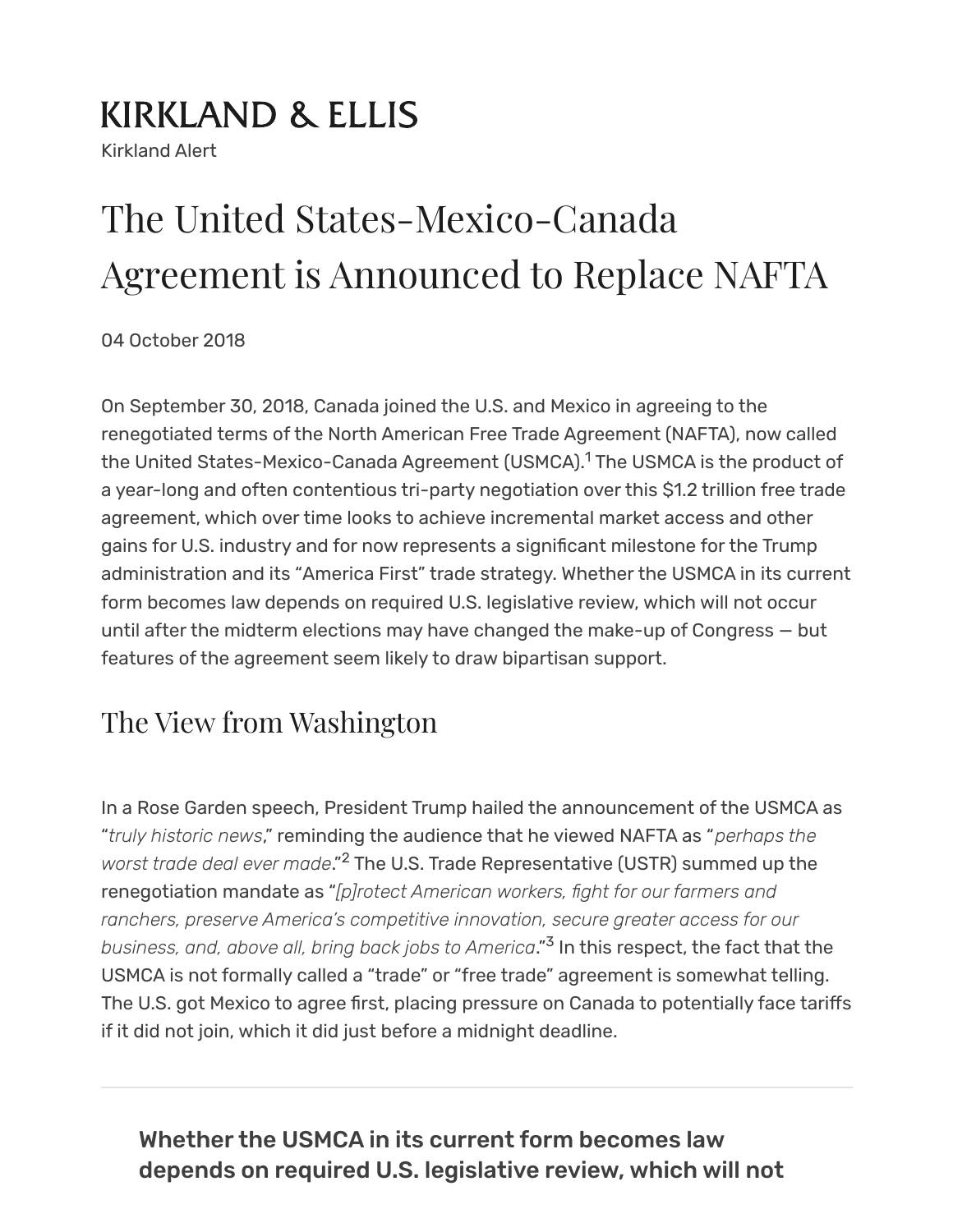occur until after the midterm elections may have changed the make-up of Congress

With the new NAFTA negotiated, all eyes turn to China, where thus far the U.S. has imposed tariffs on what amounts to approximately 50 percent of its imports, with no resolution in sight. Some may see the USMCA as signaling the beginning of a conciliatory phase for the Trump administration's trade policy, particularly with midterm elections upcoming. However, it seems more plausible that the Trump administration's renegotiation of NAFTA may embolden its approach towards China, now more confident that a strategy of sustained pressure backed up by the leverage of the U.S. market ultimately will force trading partners to accede to its demands.

## Major Features of the Agreement

Despite its new name, the USMCA essentially is a modernized version of NAFTA. In that respect, in its larger context, business and industry can take some relief in that the global supply chains they have put in place over the last generation fundamentally can remain in place.

#### Industry Sectors

The USMCA will have meaningful impact on a variety of important industry sectors. For example:

- *Agriculture:* Canada agreed to provide U.S. dairy farmers with access to about 3.5 percent of its market, after President Trump's repeated criticism that Canada was imposing tariffs of 300 percent on imports from the U.S. There are also advances for U.S. exporters of wheat and poultry.
- *Automotive:* The percentage of parts required to be made in North America to qualify for duty-free treatment increases in phases over a three-to-five-year period, from 62.5 percent to 75 percent. This may have been the most complex issue in the negotiation and responds to concerns that China was sending products to Mexico for assembly and then using it as an entry point into the U.S., invoking NAFTA privileges. Also, there are requirements that 30 percent and later 40 percent of a vehicle's value be made by workers paid at least \$16 an hour, to try to encourage more manufacturing in the U.S. by gradually making U.S. labor more costcompetitive.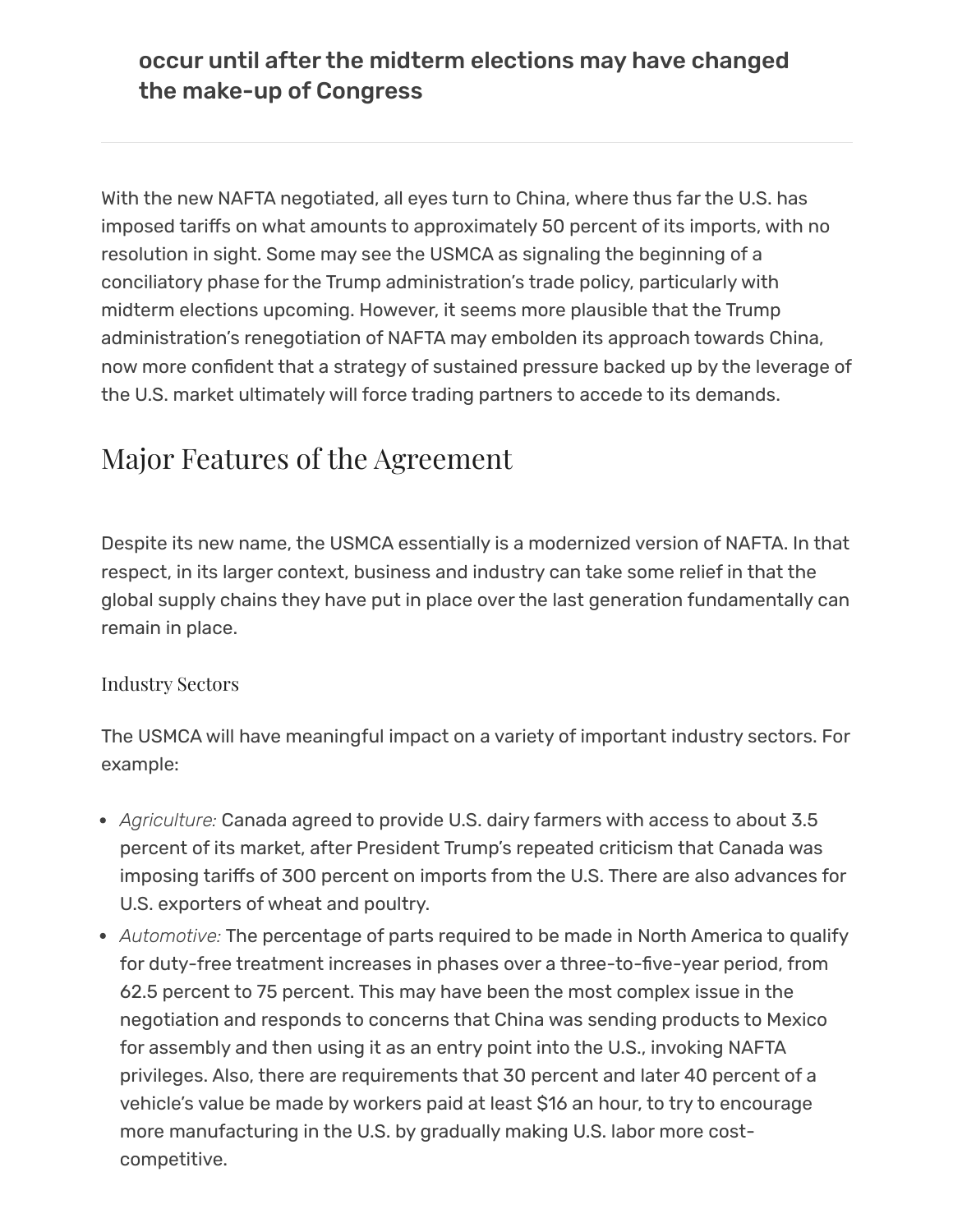- Digital Commerce: Efforts were defeated to impose requirements that data be stored locally. Though there were concerns that lack of data localization could undermine privacy protections, IT and internet companies in turn were worried about restrictions on the free flow of information.
- *Pharmaceuticals:* Intellectual property protection for biologic drugs is extended to 10 years, increasing the period before generic alternatives can be made. This matches the term in the Comprehensive and Progressive Trans-Pacific Partnership, which is the successor to the Trans-Pacific Partnership ("TPP"), the free trade agreement the U.S. pulled out of in 2017.

### The Trump administration's renegotiation of NAFTA may embolden its approach towards China

#### Trade and Investment-Related Provisions

The USMCA also contains important provisions concerning the regulation of trade and investment and the resolution of related disputes. For example:

- *Antidumping and Countervailing Duties:* The special body set up within NAFTA to adjudicate disputes concerning antidumping and countervailing duties (AD/CVD) will remain in place, as an alternative to having to litigate in domestic courts. Preserving this mechanism may have been the most important issue for Canada, which uses it to manage its massive trade with the U.S. in lumber.
- *Investor-State Dispute Settlement:* The grounds for private parties to have a direct right of recourse to sue host governments concerning treatment of their investments have been eliminated between the U.S. and Canada, as there have been concerns that these arbitral tribunals were usurping the authority of governments to regulate. As to Mexico, "ISDS" has been curtailed, e.g., to instances of direct expropriation and to some contracts in certain sectors such as energy, given the prominent role of Mexico's national oil company, Pemex, and the recent reforms Mexico has undertaken in this sector to encourage foreign investment.
- Steel and Aluminum *Tariffs:* For now, the global steel and aluminum tariffs also imposed on Canada and Mexico will remain in place, though the U.S. has indicated that it will discuss alternative arrangements, perhaps including changing to an agreed quota amount. The parties have similarly negotiated a side letter putting in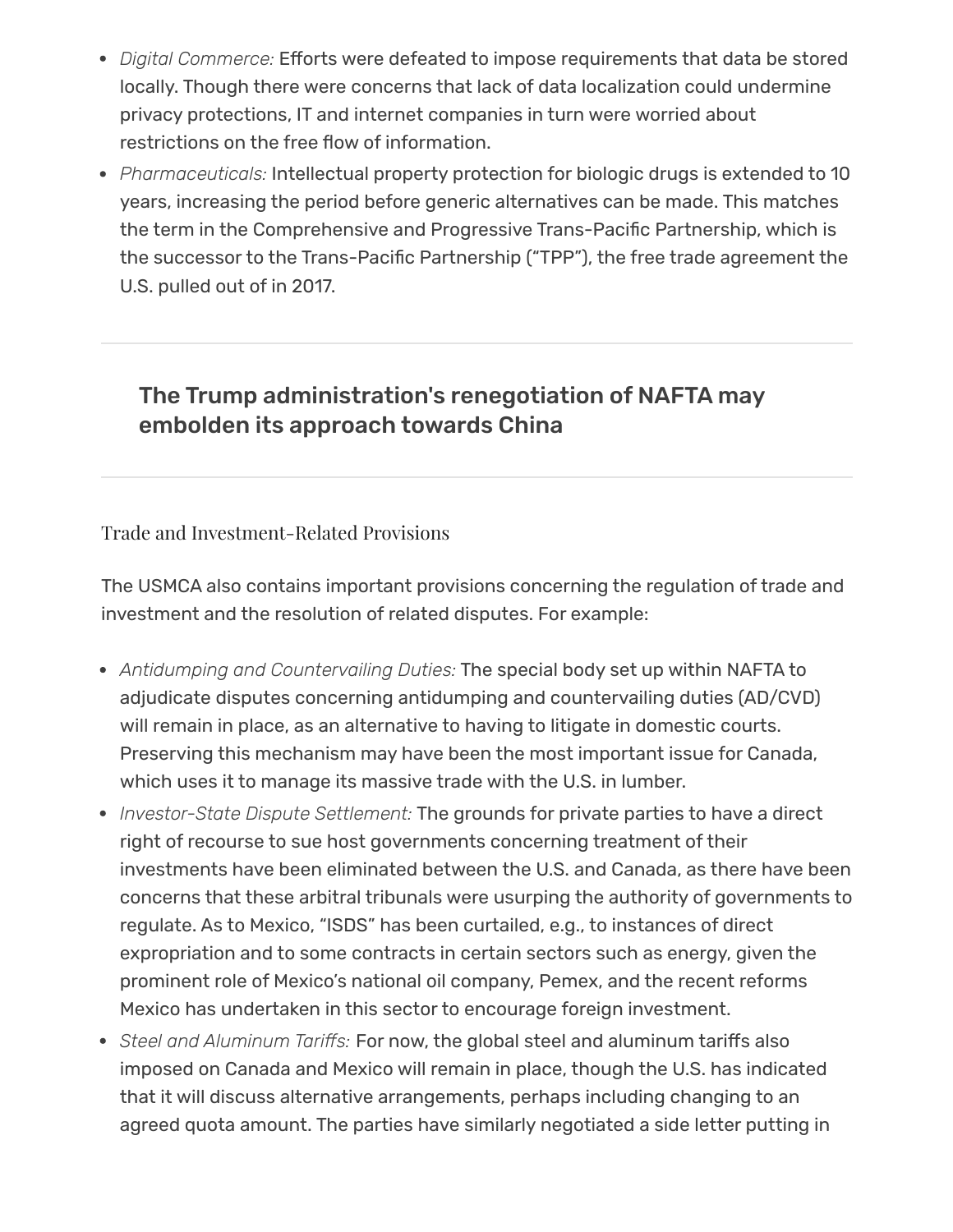place pre-established export quotas for automobiles, to protect Canada and Mexico in the event the U.S. were to impose tariffs.

<span id="page-3-0"></span>The USMCA further contains a provision unmistakably aimed at China. It provides that a party to the agreement can terminate it if either of the other two parties enters into a free trade agreement with a country either one of them considers to be a "non-market economy," as the U.S. has designated China.<sup>[4](#page-4-3)</sup> This effectively acts as a block on Canada or Mexico entering into a trade agreement with China without the U.S. first having a say. Also, as the USTR has indicated that the USMCA serves as a template for the trade agreements the U.S. will pursue moving forward, this may be an indicator of how the U.S. may try to align trading partners against China.

## Business and industry can take some relief in that the global supply chains they have put in place over the last generation fundamentally can remain in place

## Key Takeaways

A trilateral deal appears to have been achieved, keeping in place a hemispheric trade agreement, with an objective of seeking to shift more manufacturing from Asia.

• However, if the U.S. Congress resists approving the USMCA, the fate of what was NAFTA could become more uncertain, as President Trump opposes it and there will similarly be a new economic nationalist president in Mexico taking office in December.

• Even if the USMCA goes into effect as scheduled, key provisions such as on increased regional content will not be fully phased in until a few years thereafter, and there is no immediate tariff relief for imports from Canada and Mexico of steel and aluminum.

Achieving agreement with Canada and Mexico would not necessarily seem to have a bearing on reaching resolution with China, where tariffs are set to increase from 10 percent to 25 percent, and where President Trump has signaled a willingness to impose additional tariffs.

\* \* \*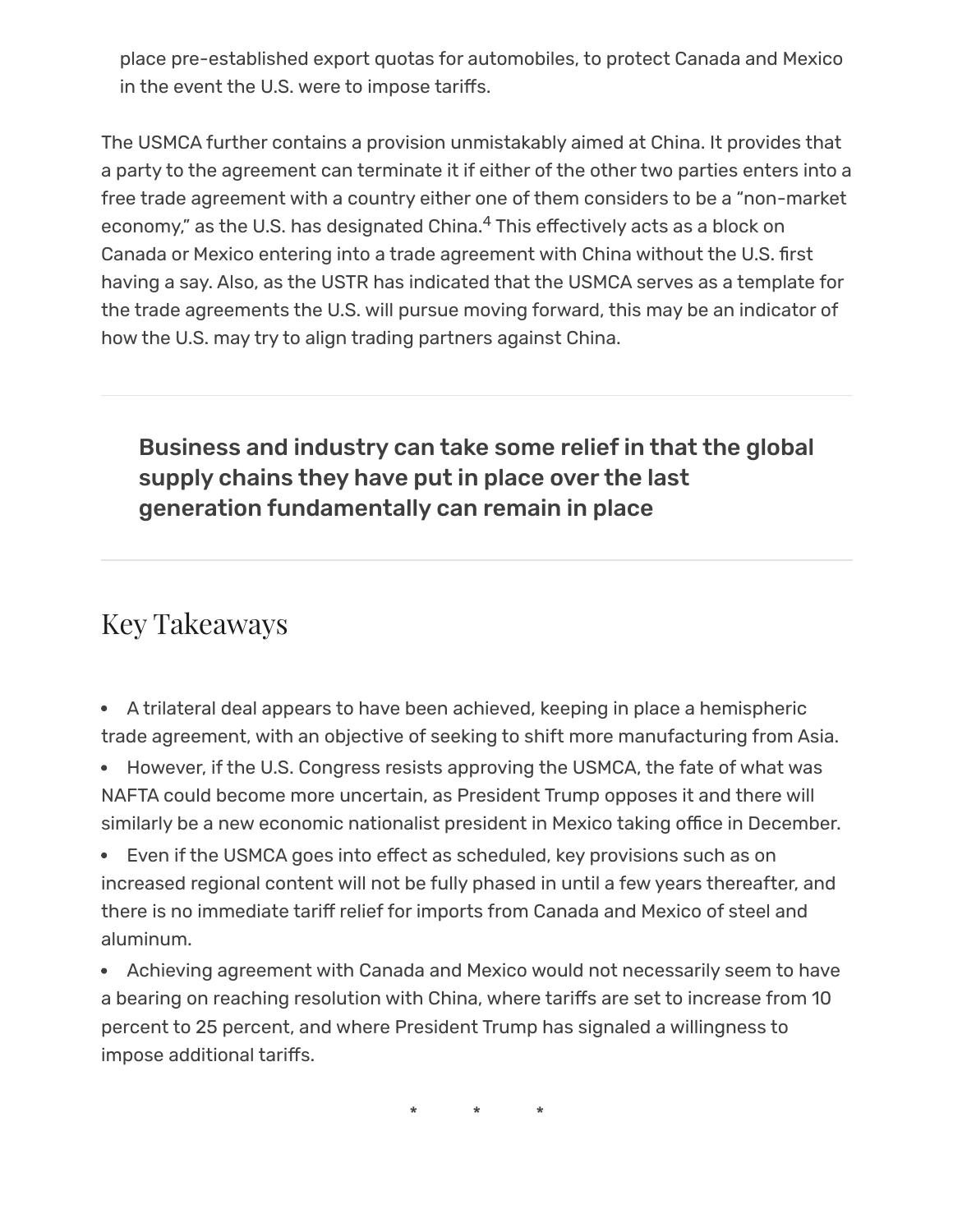Anchored in Washington, D.C., Kirkland & Ellis' [International](https://www.kirkland.com/sitecontent.cfm?contentID=218&itemID=816) Trade and National Security Practice, in [coordination](https://www.kirkland.com/sitecontent.cfm?contentID=183) with the Firm's global offices and related practice areas, serves as a trusted adviser to companies, private equity sponsors and financial institutions to identify, assess and mitigate the complex international risks of operating and investing across national borders.

We focus on U.S. and EU economic sanctions (OFAC, EU), export controls (ITAR, EAR), anti-money laundering (AML), national security investment reviews (CFIUS) and related areas. We regularly work with our clients on a global basis on transactional, regulatory counseling, and investigative and enforcement matters, providing seasoned, holistic and sound advice.

If this publication was forwarded to you and you would like to receive similar future client alerts directly, please [subscribe](mailto:info@kirkland.com) here.

<span id="page-4-0"></span>1 United States-Mexico-Canada Agreement (Oct. 1, 2018), https://ustr.gov/trade-agreements/free-trade[agreements/united-states-mexico-canada-agreement.](https://ustr.gov/trade-agreements/free-trade-agreements/united-states-mexico-canada-agreement) ↔

<span id="page-4-1"></span>2 Remarks by President Trump on the United States-Mexico-Canada Agreement (Oct. 1, 2018), [https://www.whitehouse.gov/briefings-statements/remarks-president-trump-united-states-mexico-canada](https://www.whitehouse.gov/briefings-statements/remarks-president-trump-united-states-mexico-canada-agreement/)agreement/.[↩](#page-0-1)

<span id="page-4-2"></span>3 Id.[↩](#page-0-2)

<span id="page-4-3"></span>4 USMCA Art. 32.10.[↩](#page-3-0)

## Related Professionals

#### Mario [Mancuso,](https://www.kirkland.com/lawyers/m/mancuso-mario-pc) P.C.

Partner / New [York](https://www.kirkland.com/offices/new-york) / [Washington,](https://www.kirkland.com/offices/washington-dc) D.C.

[Anthony](https://www.kirkland.com/lawyers/r/rapa-anthony) Rapa

Partner / [Washington,](https://www.kirkland.com/offices/washington-dc) D.C.

Lauren [Friedman](https://www.kirkland.com/lawyers/f/friedman-lauren)